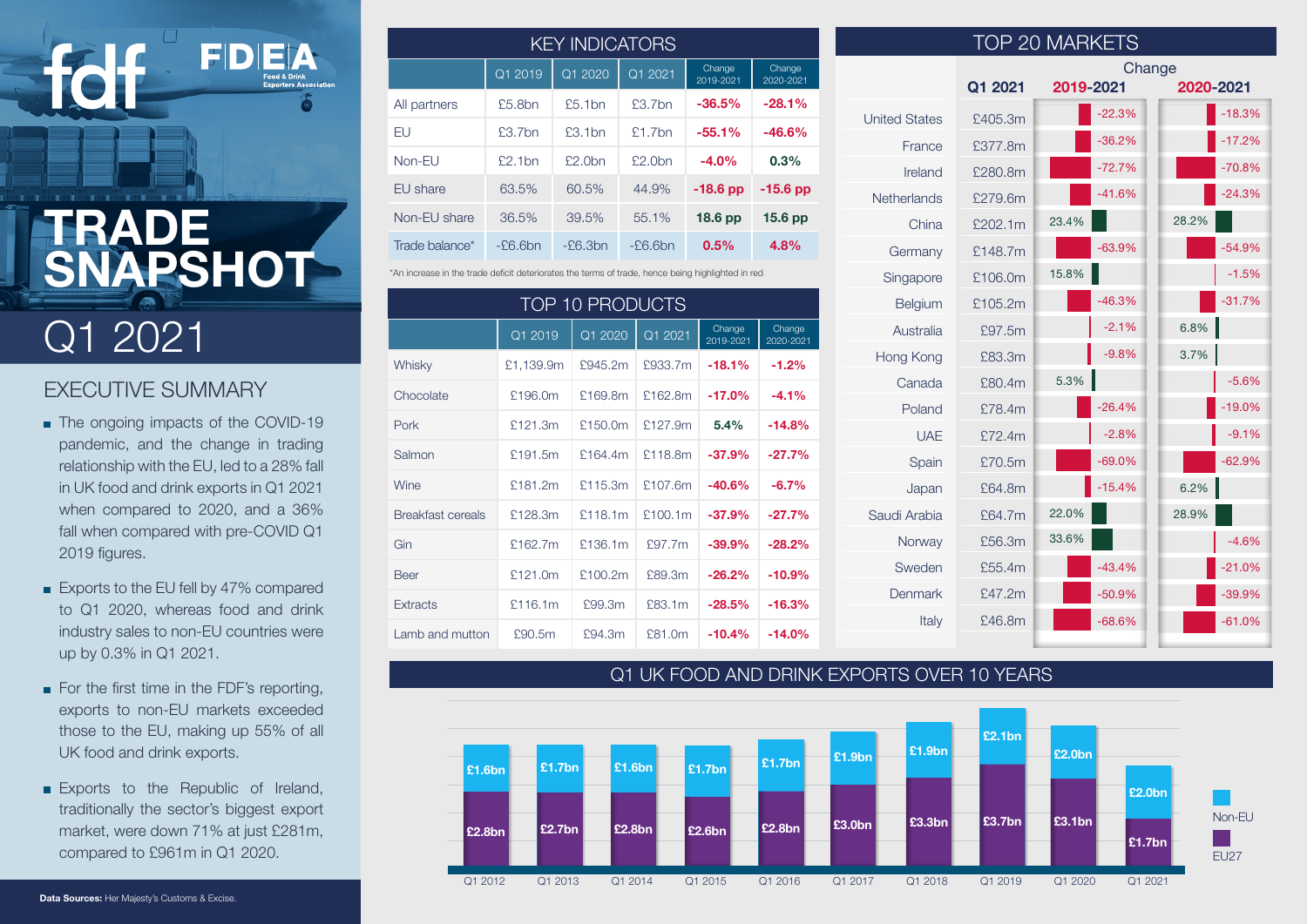# **TRADE SNAPSHOT**

FDEA

### Q1 2021

### EU EXPORTS

- Exports to the EU in Q1 2021 were less than half the amount exported pre-COVID in 2019, a loss of more than £2bn of sales.
- Exports to nearly all EU Member States fell significantly. Sales to Ireland were down by more than two thirds, while sales to Germany, Spain and Italy declined by more than half since Q1 2020.
- Dairy products have been most badly impacted. Exports of milk and cream to the EU were down by more than 90%, and exports of cheese down by two thirds since Q1 2020.
- **The official export data produced** by HMRC excludes intra-company transfers of goods, so in practice the value of products that moves into the EU is higher.

| TOP 10 PRODUCTS EXPORTED TO THE EU BY VALUE |         |         |         |                     |                     |  |
|---------------------------------------------|---------|---------|---------|---------------------|---------------------|--|
|                                             | Q1 2019 | Q1 2020 | Q1 2021 | Change<br>2019-2021 | Change<br>2020-2021 |  |
| Whisky                                      | £378.9m | £290.2m | £256.5m | $-32.3%$            | $-11.6%$            |  |
| Chocolate                                   | £157.3m | £125.3m | £99.3m  | $-36.9%$            | $-20.8%$            |  |
| Lamb and mutton                             | £87.4m  | £90.0m  | £74.8m  | $-14.3%$            | $-16.8%$            |  |
| Salmon                                      | £90.0m  | £80.8m  | £72.2m  | $-19.7%$            | $-10.7%$            |  |
| Sauces & condiments                         | £79.1m  | £69.2m  | £49.2m  | $-37.8%$            | $-28.9%$            |  |
| Breakfast cereals                           | £83.3m  | £76.6m  | £48.0m  | $-42.4%$            | $-37.4%$            |  |
| <b>Extracts</b>                             | £75.9m  | £65.9m  | £45.3m  | $-40.2%$            | $-31.2%$            |  |
| Fish                                        | £91.2m  | £83.2m  | f44.0m  | $-51.7%$            | $-47.1%$            |  |
| Cheese                                      | £151.0m | £129.8m | £42.8m  | $-71.7%$            | $-67.1%$            |  |
| Savoury snacks                              | £68.3m  | £69.0m  | £41.2m  | $-39.0%$            | $-40.4%$            |  |

#### TOP 10 PRODUCTS EXPORTED TO THE EU BY VOLUME

|                         | Q1 2019<br>(000's) | Q1 2020<br>(000's) | Q1 2021<br>(000's) | Change<br>2019-2021 | Change<br>2020-2021 |
|-------------------------|--------------------|--------------------|--------------------|---------------------|---------------------|
| <b>Barley</b>           | 341.7t             | 190.7t             | 128.11             | $-62.5%$            | $-32.9%$            |
| Jams and spreads        | 10.11              | 10.3t              | 4.2 <sub>t</sub>   | $-58.3%$            | $-59.2\%$           |
| Chicken                 | 78.6t              | 94.9t              | 37.7t              | $-52.1%$            | $-60.3%$            |
| Animal & vegetable oils | 23.2 <sub>t</sub>  | 25.9 <sub>t</sub>  | 31.6t              | 36.3%               | 22.3%               |
| Soft drinks             | 123.2kl            | 99.8kl             | 29.5kl             | $-76.1%$            | $-70.5\%$           |
| <b>Beer</b>             | 80.5kl             | 49.0kl             | 29.0kl             | $-64.0%$            | $-40.9%$            |
| Potatoes                | 88.6t              | 72.2 <sub>t</sub>  | 26.7t              | $-69.9%$            | $-63.0\%$           |
| Whisky                  | 37.0klpa           | 29.3klpa           | 26.0klpa           | $-29.6%$            | $-11.1%$            |
| Chocolate               | 39.2 <sub>t</sub>  | 31.7t              | 25.2t              | $-35.6%$            | $-20.5%$            |
| Fish                    | 54.1t              | 58.0t              | 18.6t              | $-65.7\%$           | $-68.0\%$           |

| TOP 20 MARKETS        |         |                     |           |  |  |
|-----------------------|---------|---------------------|-----------|--|--|
|                       | Q1 2021 | Change<br>2019-2021 | 2020-2021 |  |  |
| <b>EU27</b>           | £1.7bn  | $-55.1%$            | $-46.6%$  |  |  |
| France                | £377.8m | $-36.2%$            | $-17.2%$  |  |  |
| Ireland               | £280.8m | $-72.7%$            | $-70.8%$  |  |  |
| Netherlands           | £279.6m | $-41.6%$            | $-24.3%$  |  |  |
| Germany               | £148.7m | $-63.9%$            | $-54.9%$  |  |  |
| Belgium               | £105.2m | $-46.3%$            | $-31.7%$  |  |  |
| Poland                | £78.4m  | $-26.4%$            | $-19.0%$  |  |  |
| Spain                 | £70.5m  | $-69.0%$            | $-62.9%$  |  |  |
| Sweden                | £55.4m  | $-43.4%$            | $-21.0%$  |  |  |
| Denmark               | £47.2m  | $-50.9%$            | $-39.9%$  |  |  |
| Italy                 | £46.8m  | $-68.6%$            | $-61.0%$  |  |  |
| Latvia                | £34.2m  | $-18.9%$            | $-22.0%$  |  |  |
| <b>Czech Republic</b> | £18.0m  | $-48.3%$            | $-44.3%$  |  |  |
| Greece                | £15.5m  | $-54.5%$            | $-27.3%$  |  |  |
| Lithuania             | £12.7m  | 6.2%                | 92.4%     |  |  |
| Romania               | £12.1m  | $-34.8%$            | $-31.3%$  |  |  |
| Hungary               | £11.7m  | $-17.5%$            | $-10.6%$  |  |  |
| Finland               | £11.3m  | $-52.6%$            | $-50.5%$  |  |  |
| Portugal              | £10.4m  | $-71.1%$            | $-71.7%$  |  |  |
| Cyprus                | £9.2m   | $-47.2%$            | $-49.7%$  |  |  |
| <b>Bulgaria</b>       | £8.3m   | $-44.3%$            | $-36.7%$  |  |  |
| Malta                 | £8.1m   | $-51.7%$            | $-42.5%$  |  |  |
| Austria               | £8.1m   | $-63.3%$            | $-52.8%$  |  |  |
| Estonia               | £3.7m   | $-48.9%$            | $-41.1%$  |  |  |
| Slovakia              | £2.5m   | $-55.0%$            | $-56.3%$  |  |  |
| Slovenia              | £2.0m   | $-67.5%$            | $-66.3%$  |  |  |
| Croatia               | £1.9m   | $-79.4%$            | $-69.1%$  |  |  |
| Luxembourg            | £0.9m   | $-61.9%$            | $-76.2%$  |  |  |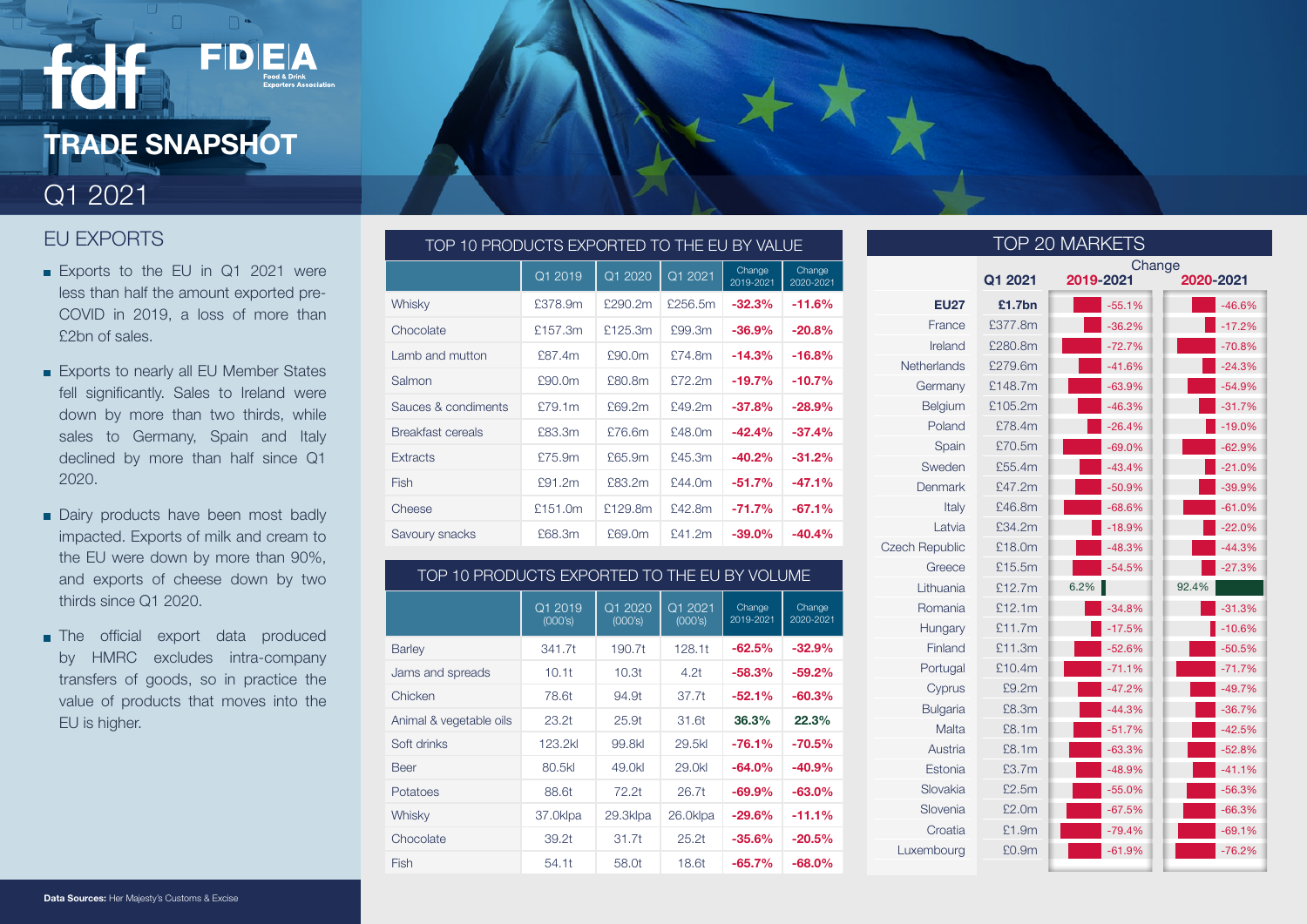# **TRADE SNAPSHOT**

 $=$   $\blacksquare$ 

### Q1 2021

### GROWTH MARKETS

- **NH** While exports have been badly impacted in many markets, we have seen a return to strong growth in exports to East Asia, where there is high demand for quality UK food and drink.
- Q1 2021 exports to China, Hong Kong, Japan and South Korea were all above the levels seen in Q1 2020, when the COVID-19 pandemic triggered the early closure of hospitality sectors.
- Exports to China have seen a return to the rapid pre-COVID export growth. Q1 sales were up by more than a quarter, driven by growth in exports of pork, whisky and vegetable oils.

| EXPORTS TO FAST-GROWING MARKETS |         |         |         |                     |                     |  |
|---------------------------------|---------|---------|---------|---------------------|---------------------|--|
|                                 | Q1 2019 | Q1 2020 | Q1 2021 | Change<br>2019-2021 | Change<br>2020-2021 |  |
| China                           | £163.8m | £157.7m | £202.1m | 23.4%               | 28.2%               |  |
| Hong Kong                       | £92.4m  | £80.4m  | £83.3m  | $-9.8%$             | 3.7%                |  |
| Japan                           | £76.6m  | £61.0m  | £64.8m  | $-15.4%$            | 6.2%                |  |
| South Korea                     | £47.6m  | £38.3m  | £45.4m  | $-4.6%$             | 18.5%               |  |

| TOP 10 EXPORTS TO CHINA |                    |                    |                    |                     |                     |  |
|-------------------------|--------------------|--------------------|--------------------|---------------------|---------------------|--|
|                         | Q1 2019<br>(000's) | Q1 2020<br>(000's) | Q1 2021<br>(000's) | Change<br>2019-2021 | Change<br>2020-2021 |  |
| Pork                    | £27.6m             | f61.1m             | £75.3m             | 172.8%              | 23.3%               |  |
| Whisky                  | £20.5m             | £17.8m             | £38.8m             | 89.1%               | 117.5%              |  |
| Vegetable oils          | f1.6m              | £0.5m              | £20.8m             | 1168.6%             | 4219.6%             |  |
| Extracts                | £7.8m              | \$5.1m             | f10.0m             | 28.3%               | 94.4%               |  |
| Infant food             | F9.6m              | £12.5m             | \$7.1m             | $-26.1%$            | $-43.1%$            |  |
| Salmon                  | £20.8m             | f4.6m              | £3.8m              | $-81.5%$            | $-16.7%$            |  |
| <b>Beer</b>             | £12.3m             | \$7.5m             | f3.6m              | $-71.1%$            | $-52.3%$            |  |
| Fish                    | £5.8m              | f3.1m              | £3.5m              | $-40.6%$            | 12.7%               |  |
| <b>Spirits</b>          | £2.8m              | £1.5m              | £3.2m              | 15.7%               | 119.4%              |  |
| Crustaceans             | £11.6m             | £1.1m              | f2.2m              | $-80.9%$            | 106.4%              |  |